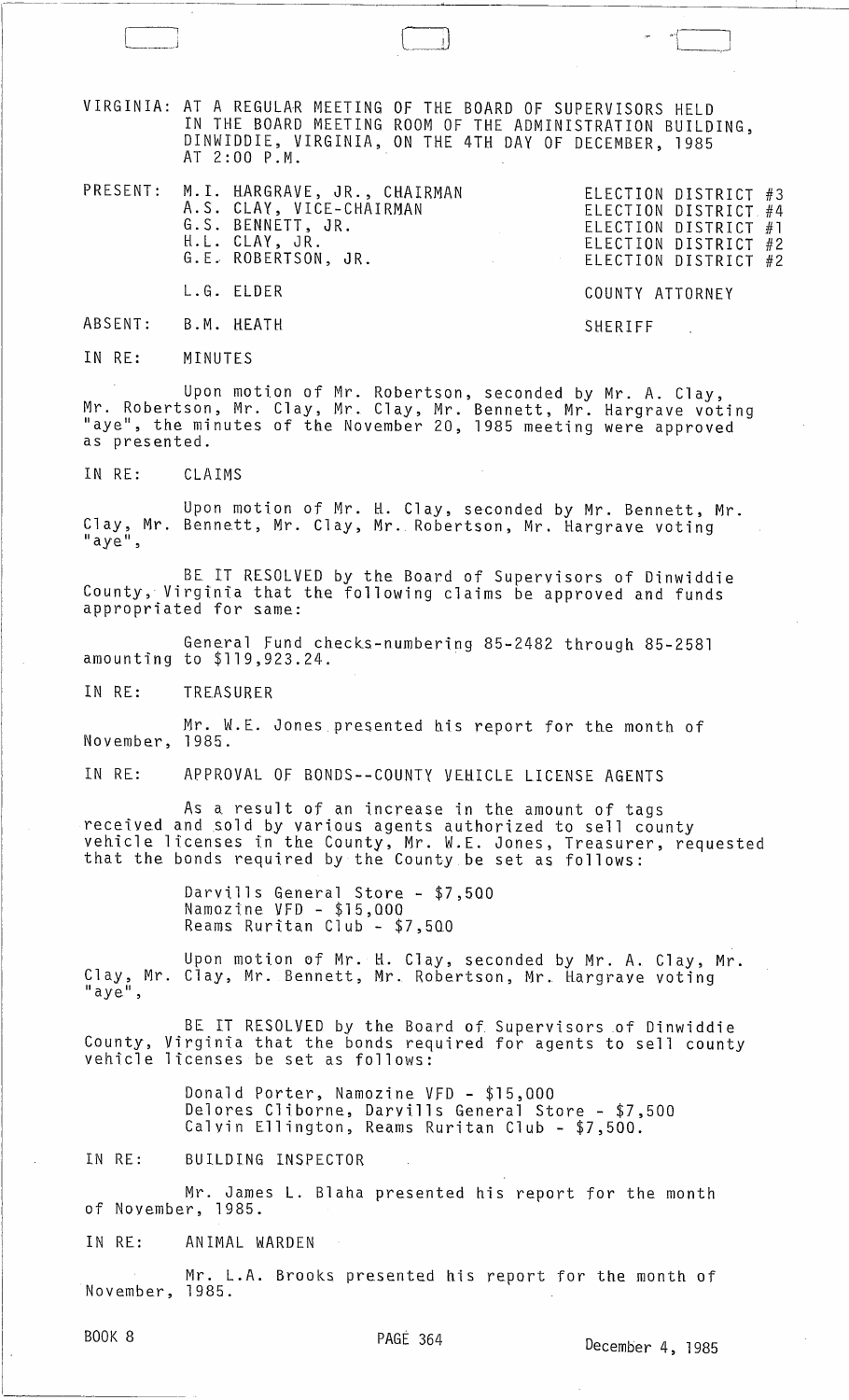## IN RE: CHRISTMAS PARADE

Mr. W.C. Scheid, Director of Planning, appeared before the Board to discuss the County's first Christmas parade which will be held December 14, 1985. The parade will begin at the Senior High<br>School, travel down Rt. 627 and terminate at the Pamplin Administration Building parking lot. Mr. Scheid stated the parade will be led by the Sheriff's Department and the residents along Rt. 627 have been informed the road will be closed between 3:30 P.M. and 5:00 P. M.

## IN RE: SOCIAL SERVICES--APPROVAL OF 1985-86 LOCAL MATCHING FUNDS

Mrs. King B. Talley appeared before the Board to discuss several grants her agency would be able to receive if the local match is available. She reminded the Board that approximately<br>\$16,000 in local funds was approved to remain in her 1985-86 budget for this purpose, even though the state allocation was reduced.

Upon motion of Mr. H. Clay, seconded by Mr. A. Clay, Mr. Clay, Mr. Clay, Mr. Robertson, Mr. Bennett, Mr. Hargrave`<br>voting "aye",

BE IT RESOLVED by the Board of Supervisors of Dinwiddie County, Virginia that local funds in the amount of \$8,068 within the 1985-86 Social Services budget be approved to be used as matching funds for the following grant programs:

Home Based Care - \$682; In Home Care - \$1253; Day Care for Children - \$430; PL-96-272 - \$3,703; State-Local Hospitalization - \$2,000.

IN RE: STATE-LOCAL HOSPITALIZATION CONTRACTS<sup>: And</sup>er the the

Upon motion of Mr. H. Clay, seconded by Mr. A. Clay,<br>Mr. Clay, Mr. Clay, Mr. Robertson, Mr. Bennett, Mr. Hargrave voting "aye",

BE IT RESOLVED by the Board of Supervisors of Dinwiddie County, Virginta that the Chairman be authorized to sign State and Local Hospitalization contracts for 1985-86 with Petersburg General Hospital at the rate of \$265.88/day; Medical College of Virginia at the rate of \$410.46/day; and Greensville Memorial Hospital at the rate of \$228.41/day.

## IN RE: BASEBALL FIELD--ACCEPTANCE OF BID FOR EARTHMOVING

Dr. Richard L. Vaughn, Superintendent of Schools, presented the following bids received to perform the earthmoving for the new baseball field at the recreational complex across from the high school:

| Charles L. Lundie, Inc.     | No Bid   |
|-----------------------------|----------|
| B.P. Short & Son Paying Co. | \$63,759 |
| Southern Construction       | \$38,900 |
| William D. Bowen            | \$15,500 |

Dr. Vaughn explained that there was one contingency with the low bid and that is if rock not easily removed should be encountered, an additional sum will have to be negotiated. Mr. Hargrave advised Dr. Vaughn that the contractor should understand if he encounters a problem, he is to return for guidance from the County before moving forward.

Mr. Robertson asked Dr. Vaughn if he felt confident that the low bidder understands the work that is to be done. Dr. Vaughn indicated he did.

Upon motion of Mr. Robertson, seconded by Mr. H. Clay, Mr. Robertson, Mr. Clay, Mr. Clay, Mr. Bennett, Mr. Hargrave vottng "aye", the low bid of William D. Bowen to perform the earthmoving work for the baseball field at the recreational complex was accepted, cost \$15,500.

 $\pm$ 

مشاملات ومعا

 $\hat{r}$  . The map

ليونسوست الدامد

 $\omega = \omega$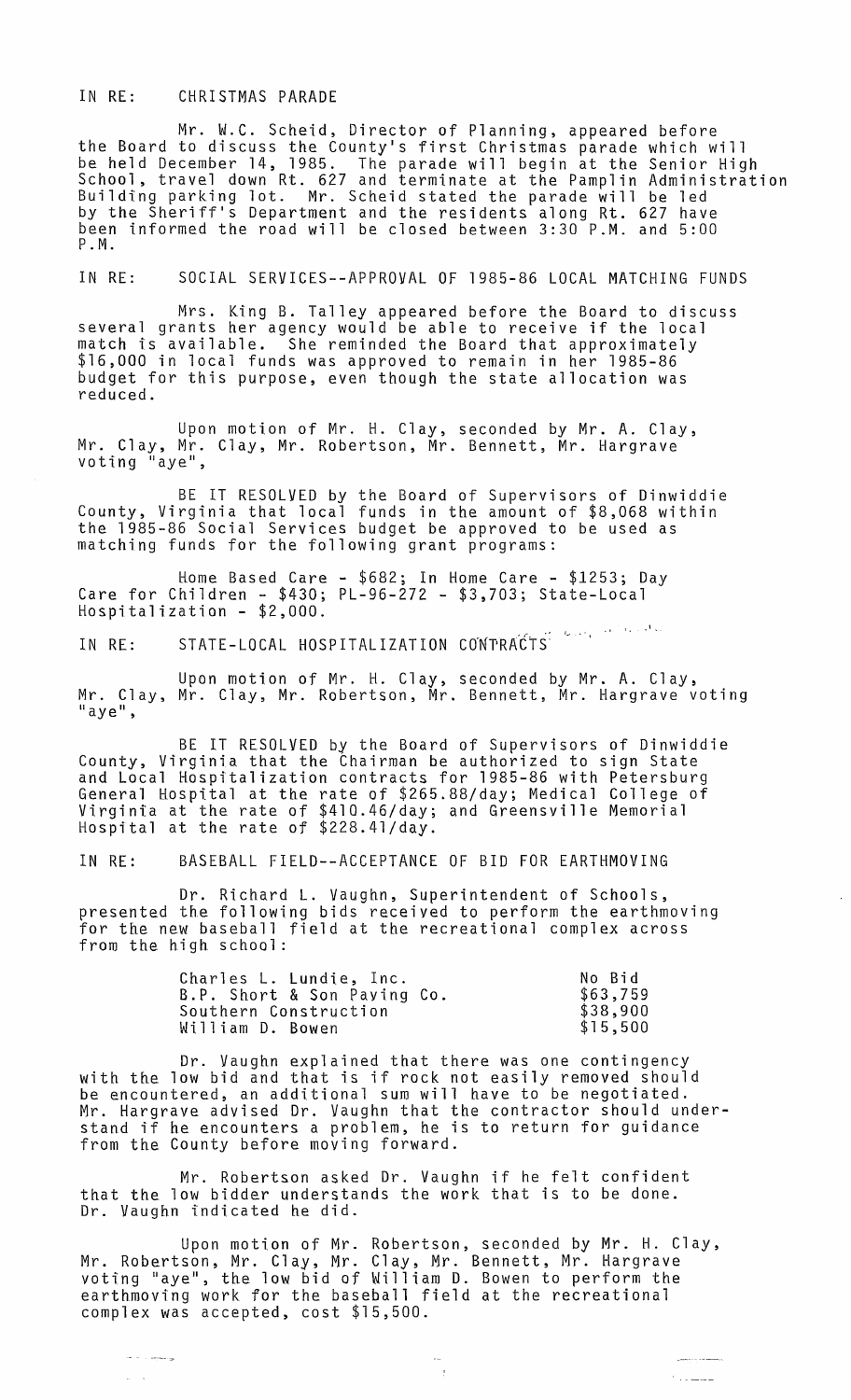IN RE: EASTSIDE ELEMENTARY SCHOOL

 $\Box$ ~\_.J

Dr. R.L. Vaughn, Supt. of Schools, stated that the School Board has authorized returning Eastside Elementary School to the County for disposition. He indicated that the building is rapidly deteriorating in its present state and the School Board has no further need for it. There is a loan due of \$111,000 at the present time without interest.

(-I) "------1

The Board indicated they would need to discuss this at another time before taking any action.

IN RE: VIRGINIA DEPARTMENT OF HIGHWAYS & TRANSPORTATION

Mr. MacFarland Neblett, Resident Engineer, Va. Dept. of Highways & Transportation, appeared before the Board to answer any questions they might have.

1. Mr. Hargrave asked if any response has been received on the 1-85 ramp, Rt. 703 situation. Mr. Neblett stated the Traffic and Safety Engineer's initial response was that the ramp is adequate as it is; however, he would look into it further to see if widening and lengthening is warranted.

2. Mr. Robertson asked about Rt. 1310. Mr. Neblett stated he had not received any response for a public hearing; therefore, he would proceed with a letter to the Highway Commission requesting the road be closed to through truck traffic. He indicated the Commission would meet mid-January.

3. Mr. A. Clay stated he had received a complaint about trees leaning over u.S. Rt. 1 near the Georgia Pacific sawmill. He was afraid bad weather would cause them to fall across the road.

IN RE.: INSULATION BIDS FOR DUCT & PIPING SYSTEM--ADMINISTRATION BUILDING

Wendy Quesenberry, Exec. Assistant, presented the following bids for re-insulation of the duct work and piping on the roof of the Administration Building:

| C.E. Thurston & Sons, Inc.        | \$2,815 |  |
|-----------------------------------|---------|--|
| Insulation Services Co. And March | 2,795   |  |
| Ford Bros. Insulation, Inc.       | 2,500   |  |

She stated that a leak has caused the insulation to begin to deteriorate. When that work is complete, a metal cover will be placed over the system to help protect it. She added that after the old insulation is removed, if any duct work has begun to rust, it will have to be replaced.

Upon motion of Mr. H. Clay, seconded by Mr. Bennett, Mr. Clay, Mr. Bennett, Mr. Clay, Mr. Robertson, Mr. Hargrave voting "aye", the low bid of Ford Bros. Insulation, Inc. was accepted to re-insulate the duct and piping on the roof of the Administration Building, cost \$2,500.

IN RE.: APPOINTMENT--DINWIDDIE COUNTY WATER AUTHORITY

Upon motion of Mr. Bennett, seconded by Mr. H. Clay, Mr. Bennett, Mr. Clay, Mr. Clay, Mr. Robertson, Mr. Hargrave wi: Benness, Mr. Biey, Mr. Biey, Mr. Wesensson, Mr. Eury, a.C. Dinwiddie County Water Authority to fill the unexpired term of Mr. James Davis, ending December 31, 1987.

IN RE: EQUALIZATION BOARD

Mr. Larry Elder, County Attorney, advised the Board that a Board of Equalization will be appointed by the Circuit